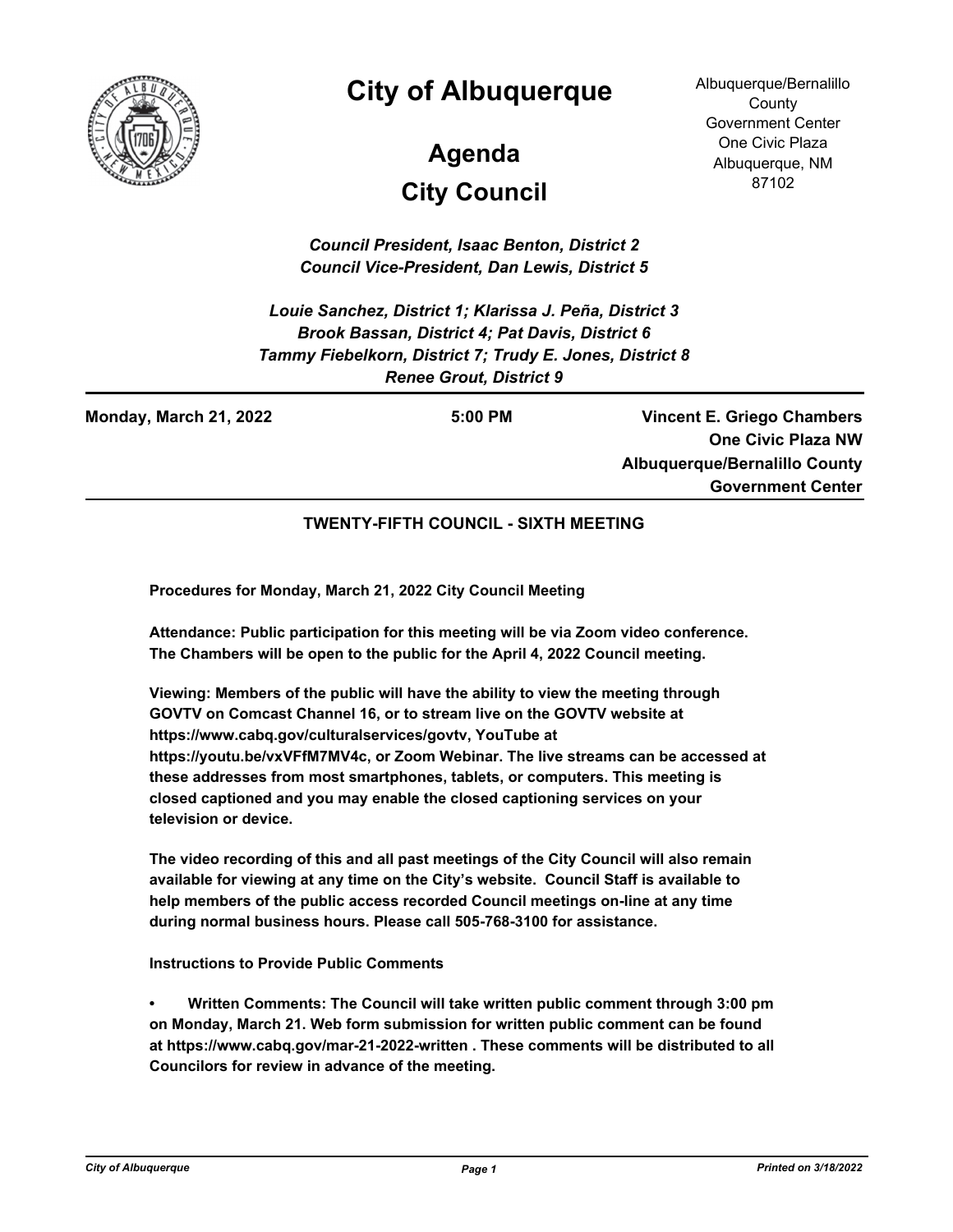**• Virtual, Live Comments: The Council will take general public comment on any topic from up to a maximum of 30 people on a first-come first-serve basis. Individuals may also sign up to address up to 2 agenda items. To provide real time verbal public comment over Zoom, participants must sign up for public comment by 3:00 pm on Monday, March 21. The sign-up sheet can be accessed at this link: https://www.cabq.gov/mar-21-2022-live. Participants have the ability to select if they require Spanish language interpretation when signing up.**

 **o Note: Participants must sign up for public comment with the Zoom username or phone number that you will use to enter the Zoom meeting so that you can be identified when accessing the meeting. Persons who do not provide this information will not be allowed into the meeting, but may still view the meeting via Zoom Webinar, YouTube live or on GOVTV.**

**• Participants will be an Attendee in the Zoom Webinar until the public comment period begins. The Zoom moderator will move you into the meeting room as Panelist when it's your turn to provide public comments.** 

 **o Access the Zoom Webinar by following this link, entering the room information manually, or by calling in via telephone:** 

- **https://cabq.zoom.us/j/82710118310**
- **Webinar ID: 827 1011 8310**
- **(669) 900-6833 // 827 1011 8310#**

 **o Participants will be able to view the meeting via Zoom while waiting for public comments, but participants can also watch on YouTube live or GOVTV.**

**• Once called upon for public comment, the participants will be able to unmute themselves and turn on their camera.**

**• If you are also watching on YouTube or GOVTV, please note that the online stream lags approximately 10 seconds behind the Zoom meeting. Please mute or pause the online stream once you are in the Zoom meeting room to avoid feedback between the Zoom meeting room and the online broadcast.**

**• Public comment will be limited to 2 minutes or less, depending on the number of persons signed up. Your time will start when you begin speaking and you will be informed when your time has concluded, at which point your microphone will be muted and your camera will be turned off.**

**• Participants will be moved back to Attendee of Webinar once your comment period has ended.**

**Public Comment ground rules:**

- **Each participant has 2 minutes to present.**
- **Comments are to be addressed to the Councilors only, through the Council President.**
- **Any disruptive conduct will result in removal from the Zoom meeting room.**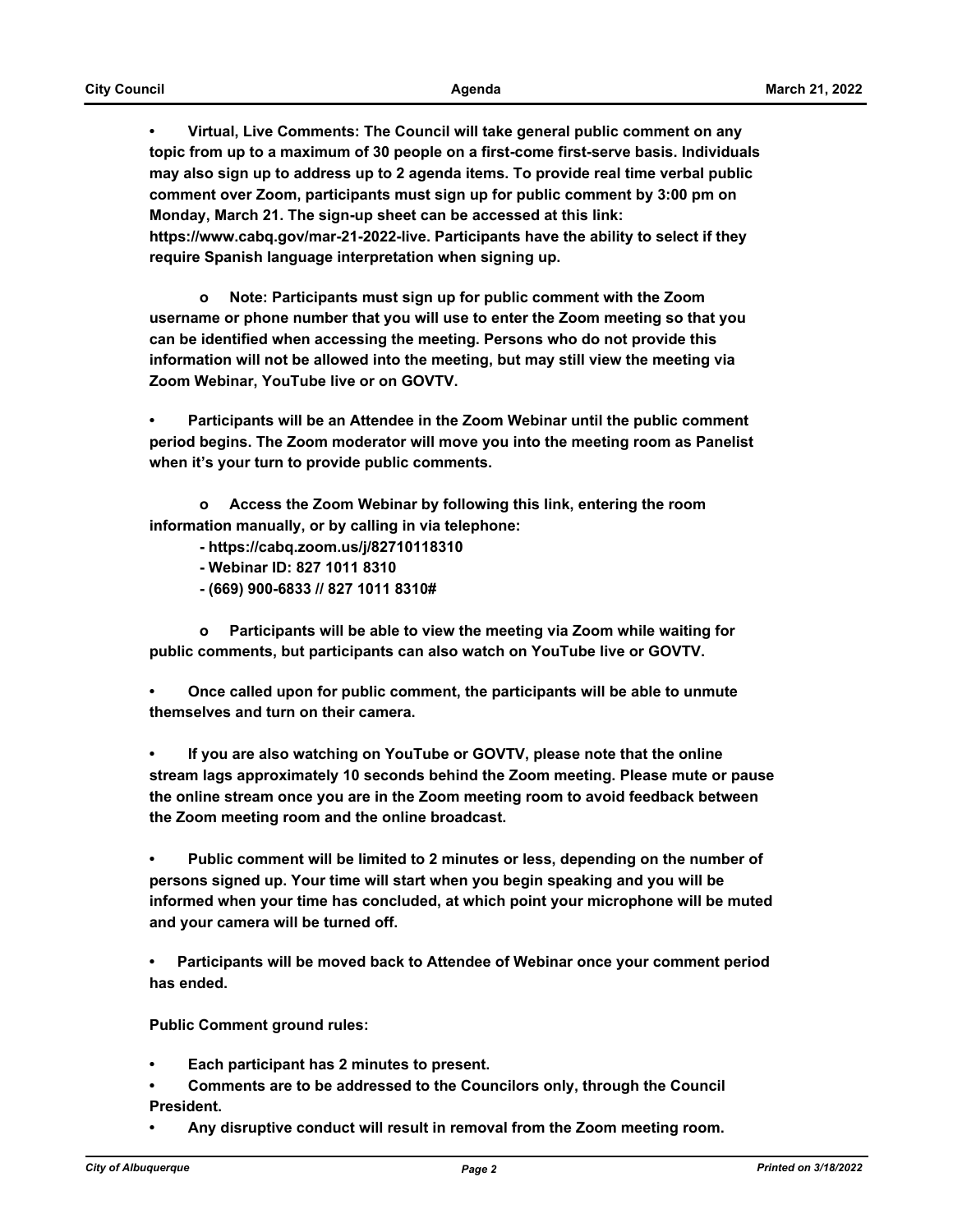#### **1. ROLL CALL**

#### **2. MOMENT OF SILENCE**

**Pledge of Allegiance in English and Spanish and any other language as determined by the Council**

- **3. PROCLAMATIONS & PRESENTATIONS**
- **4. ECONOMIC DEVELOPMENT DISCUSSION**
- **5. ADMINISTRATION QUESTION & ANSWER PERIOD**
- **6. APPROVAL OF JOURNAL**

**March 7, 2022**

#### **7. COMMUNICATIONS AND INTRODUCTIONS**

#### **8. REPORTS OF COMMITTEES**

**Finance and Government Operations Committee - March 14, 2022**

**Public Safety Committee - March 15, 2022**

**Land Use, Planning and Zoning Committee - March 16, 2022**

### **9. CONSENT AGENDA: {Items may be removed at the request of any Councilor}**

| a. | EC-22-37   | Mayor's Recommendation of Engineering Consultants for City Wide<br>On-Call Engineering for Hydrology, Hydraulics and Storm Drainage Work |
|----|------------|------------------------------------------------------------------------------------------------------------------------------------------|
| b. | EC-22-38   | Mayor's appointment of Ms. Raven Begay to the Commission on American<br>Indian and Alaska Native Affairs                                 |
| C. | EC-22-40   | Mayor's appointment of Mr. Marc Limmany to the Airport Advisory Board                                                                    |
| d. | EC-22-41   | Mayor's appointment of Ms. Jane L. McGuigan to the Cable, Internet and<br><b>PEG Advisory Board</b>                                      |
| е. | EC-22-42   | Mayor's appointment of Mr. Christopher Maestas to the Information<br><b>Services Committee</b>                                           |
| f. | $EC-22-43$ | <b>Reconfirmation of Executive Appointments</b>                                                                                          |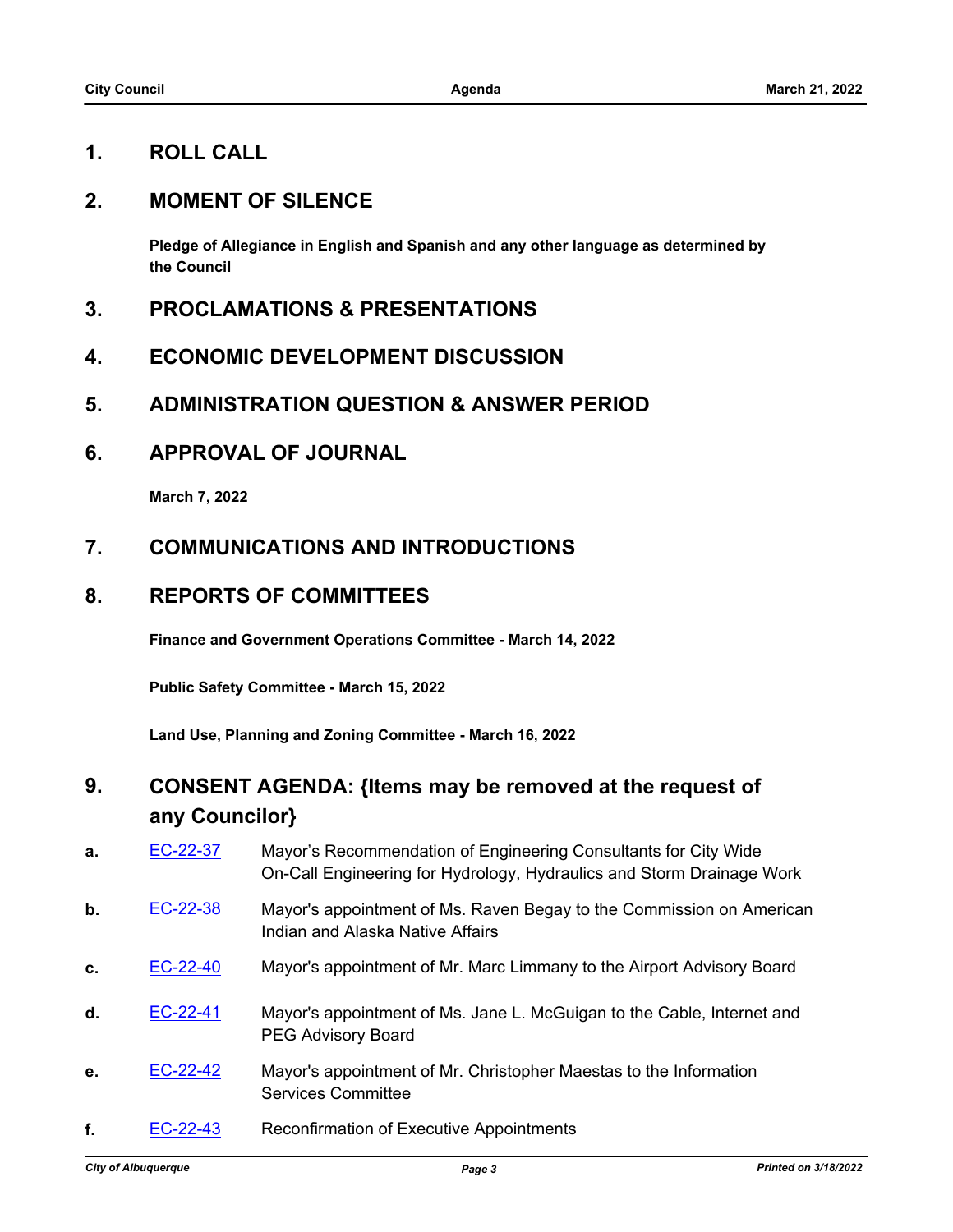*[Withdrawn by Administration]*

g. [R-21-209](http://cabq.legistar.com/gateway.aspx?m=l&id=/matter.aspx?key=12677) Amending The Declaration Of Local Emergency Due To Novel Coronavirus COVID-19 To Require Vaccination Of Certain City Employees (Benton)

*[Withdrawn by Sponsor]*

#### **10. GENERAL PUBLIC COMMENTS**

**Please refer to the statement "Procedures for March 21, 2022 City Council Meeting" at the beginning of the Council Agenda.**

#### **11. ANNOUNCEMENTS**

#### **12. PUBLIC HEARINGS: {Appeals, SAD Protest Hearings}**

- **a.** [AC-21-17](http://cabq.legistar.com/gateway.aspx?m=l&id=/matter.aspx?key=12763) PR-2021-005442, SI-2021-01714: Modrall Sperling Law Firm, agent for Columbus Pacific Properties Ltd., appeals the decision of the Development Review Board (DRB) to approve an EPC Site Plan Final Sign-Off for all or a portion of LOT A-2-A-A, The Plaza At Paseo Del Norte zoned MX-M, located on Eagle Ranch Rd between Paradise Blvd And Irving Blvd NW containing approximately 7.12 acre(s). (C-13) *[Withdrawn]*
- **b.** [AC-22-1](http://cabq.legistar.com/gateway.aspx?m=l&id=/matter.aspx?key=12802) PR-2019-002496, SI-2019-00180, VA-2021-00456: Hessel E. Yntema III Law Firm P.A., agent for Karen Baehr, and others as set out in the appeal application, appeals the decision of the Development Review Board (DRB) to approve a site plan for all or a portion of Lots 1 - 4 Block 4 Tract 3 Unit 3 North Albuquerque Acres, zoned MX-L, located at the SEC of Barstow St NE and Alameda Blvd NE, containing approximately 3.38 acres

#### **13. APPROVALS: {Contracts, Agreements, and Appointments}**

#### **14. FINAL ACTIONS**

\*a. **[O-22-12](http://cabq.legistar.com/gateway.aspx?m=l&id=/matter.aspx?key=12835)** Approving A Project Involving Pajarito Powder, LLC Pursuant To The Local Economic Development Act And City Ordinance F/S O-04-10, The City's Implementing Legislation For That Act, To Support The Leasing, Renovation And Improvement Costs For A Renewable Energy Technology Company And Catalyst Manufacturing Facility Located In Albuquerque, New Mexico; Authorizing The Execution Of A Project Participation Agreement And Other Documents In Connection With The Project; Making Certain Determinations And Findings Relating To The Project Including The Appropriation Of Funds; Ratifying Certain Actions Taken Previously; And Repealing All Actions Inconsistent With This Ordinance (Bassan, by request)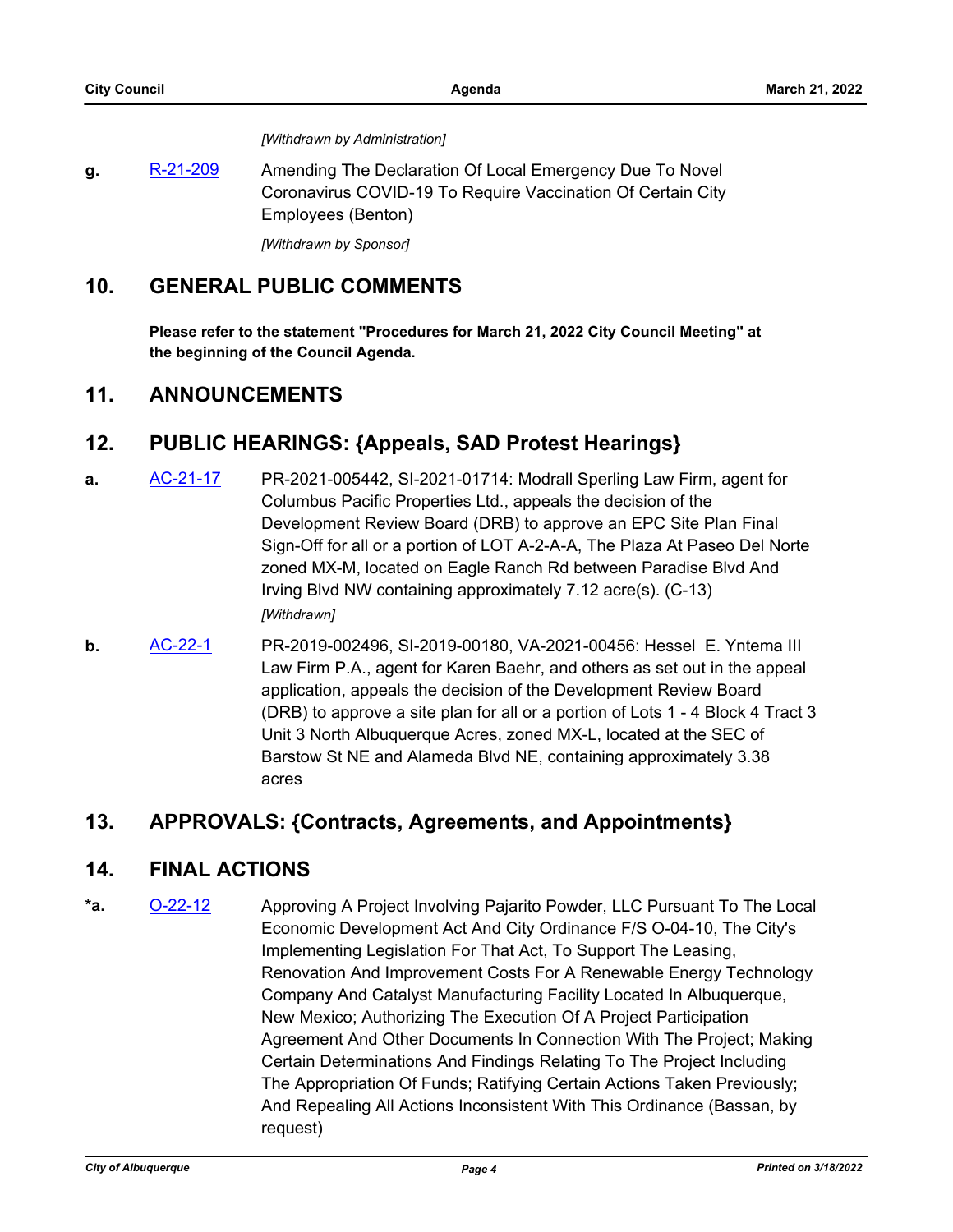- **\*b.** [O-22-13](http://cabq.legistar.com/gateway.aspx?m=l&id=/matter.aspx?key=12837) Approving A Project Involving Aspen & Autumn, LLC Pursuant To The Local Economic Development Act And City Ordinance F/S O-04-10, The City's Implementing Legislation For That Act, To Support The Acquisition, Construction And Improvement Of A Warehouse And Office Facility For Distribution Of New Mexico Related Foods And Tourist Items, Which Facility Will Be Located In Albuquerque, New Mexico; Authorizing The Execution Of A Project Participation Agreement And Other Documents In Connection With The Project; Making Certain Determinations And Findings Relating To The Project Including The Appropriation Of Funds; Ratifying Certain Actions Taken Previously; And Repealing All Actions Inconsistent With This Ordinance (Bassan, by request)
- **c. [O-22-14](http://cabq.legistar.com/gateway.aspx?m=l&id=/matter.aspx?key=12841)** Establishing A Business Improvement District, To Be Known As The Albuquerque Tourism Marketing District (Benton, Bassan)
- **d.** [O-21-83](http://cabq.legistar.com/gateway.aspx?m=l&id=/matter.aspx?key=12719) Amending Chapter 9, Article 5, Part 5 Of The Revised Ordinances Of Albuquerque (The "Albuquerque Clean Indoor Air Ordinance") Regarding Public Consumption Of Cannabis Following The Enactment Of The New Mexico Cannabis Regulation Act, NMSA 1978, Section 26-2C-1 Et Seq.; Amending Restrictions in Public Outdoor Areas (Benton)
- **e.** [O-22-1](http://cabq.legistar.com/gateway.aspx?m=l&id=/matter.aspx?key=12766) C/S Amending Enactment No. O-2018-001 (Council Bill No. O-18-9) To Rescind One Eighth Of One Percent (.125%) Of The Overall Three Eighths Of One Percent (.375%) Gross Receipts Tax Imposed Thereby (Lewis)
- **f.** [O-22-9](http://cabq.legistar.com/gateway.aspx?m=l&id=/matter.aspx?key=12800) C/S Amending Enactment No. O-2018-001 (Council Bill No. O-18-9) Which Imposed A Three Eighths Of One Percent (.375%) Gross Receipts Tax (Benton, Davis, Fiebelkorn)
- g. [R-22-2](http://cabq.legistar.com/gateway.aspx?m=l&id=/matter.aspx?key=12768) Amending The Declaration Of Local Emergency Due To Novel Coronavirus COVID-19 To Ban Vaccine Requirements For City Employees; Setting Policy For Future Declarations (Lewis)

*[A floor substitute may be moved that adjusts the title as follows: Setting City Policy Banning Covid-19 Vaccine Requirement for City Employees.]*

#### **15. OTHER BUSINESS: {Reports, Presentations, and Other Items}**

#### **a. Approval of Revised Committee Appointments**

**b.** [EC-22-50](http://cabq.legistar.com/gateway.aspx?m=l&id=/matter.aspx?key=12849) Veto Of O-22-2, Updating The Civil Emergency Powers Ordinance Relating To Public Health Orders